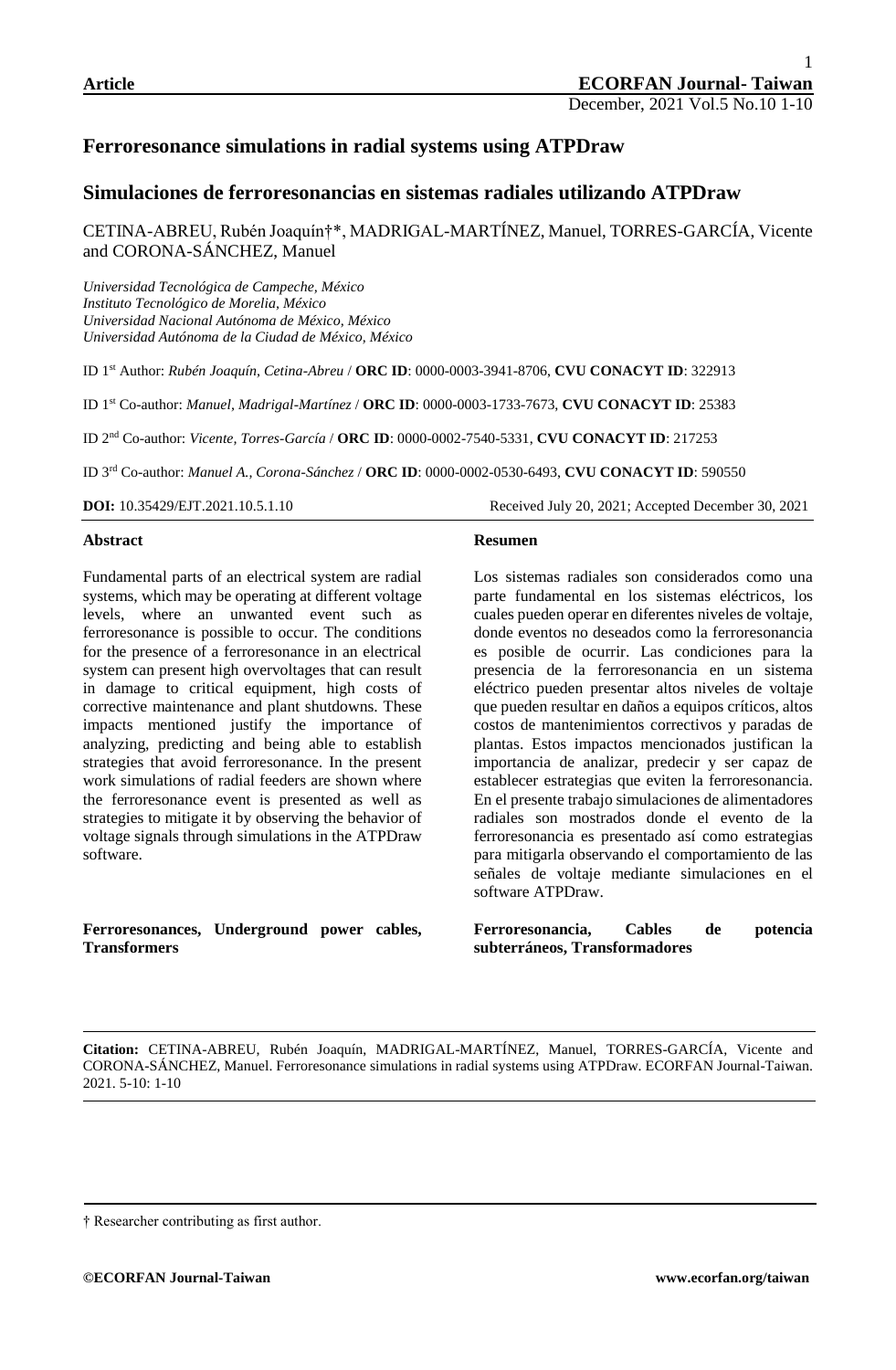## **1. Introduction**

Different types of electrical systems operating at different voltage levels can present undesirable situations such as ferroresonance. Currently it is possible to observe the demand for reliable systems, avoid unforeseen stops that cause economic losses, be able to consider all possible failure events that may arise and develop strategies to avoid or mitigate them. In electrical signal studies, ferroresonance problems can be events that can cause damage to critical equipment, production stoppages, and high corrective maintenance costs. Therefore, ferroresonance is currently being analyzed in various contexts of electrical system operation [1].

 Ferroresonance has the characteristic of presenting voltage distortions with high magnitudes, which can be above the nominal values [2]. On the other hand, the connection configurations of the transformers in the systems contribute to the presence of ferroresonance, mainly in the switching of three-phase disconnectors [3, 4].

Another situation that can be discussed is that radial feeder circuits are common to find through the use of power cables, presenting significant values of capacitances, which if they are connected to inductive equipment and there are certain closing and opening operations due to various situations, the system is susceptible to the presence of ferroresonance. In this article, ATPDraw simulations of a radial circuit are presented, showing the ferroresonance event and different strategies to avoid it.

#### **2. Fundamental concepts**

In 1920, Boucherot began with the analysis of ferroresonance, describing a complex resonant oscillation in an RLC circuit with a non-linear inductance [5]. The behavior of ferroresonance is through voltage signals in the form of aperiodic oscillations presenting transient overvoltages, mainly in transformers, and it can be of the series or parallel type. There are four modes: fundamental, sub harmonic, quasiperiodic and chaotic [6]. This phenomenon must be considered in the design of electrical systems since there are several prone configurations [7], as mentioned below:

Transformer accidentally fed in one or two phases, transformer energized through a capacitive gradient by opening one or two more switches, transformer connected to a series compensated transmission line, transformer connected to an isolated neutral (distribution) system, Coupling Capacitive Voltage Transformer, transformer connected to nonenergized lines in parallel with one or more lines energized, lightly loaded power transformer connected to an underground cable and transformer fed through a long transmission line or cable with small short-circuit power.

To have a better understanding of the phenomenon, a series electrical circuit is used, as shown in Fig. 1 which is made up of a series capacitor and a non-linear inductance.



**Figure 1** Electrical circuit prone to serie ferroresonance

From Fig. 1, and applying Kirchhoff's law for voltage in the analysis of a series-type ferroresonance, the following equation is obtained:

$$
V_L = V_F + j\frac{1}{\omega c}I\tag{1}
$$

Where  $V_F$  is the source voltage,  $\omega$  is the angular frequency and *C* is the value of the capacitance. On the other hand, the voltage across the non-linear inductance is given by:

$$
V_L = j\omega L(I)I
$$
 (2)

Where *L(I)* is the non-linear characteristic of the inductor. To understand the complex behavior of ferroresonance, an analysis is first performed graphically.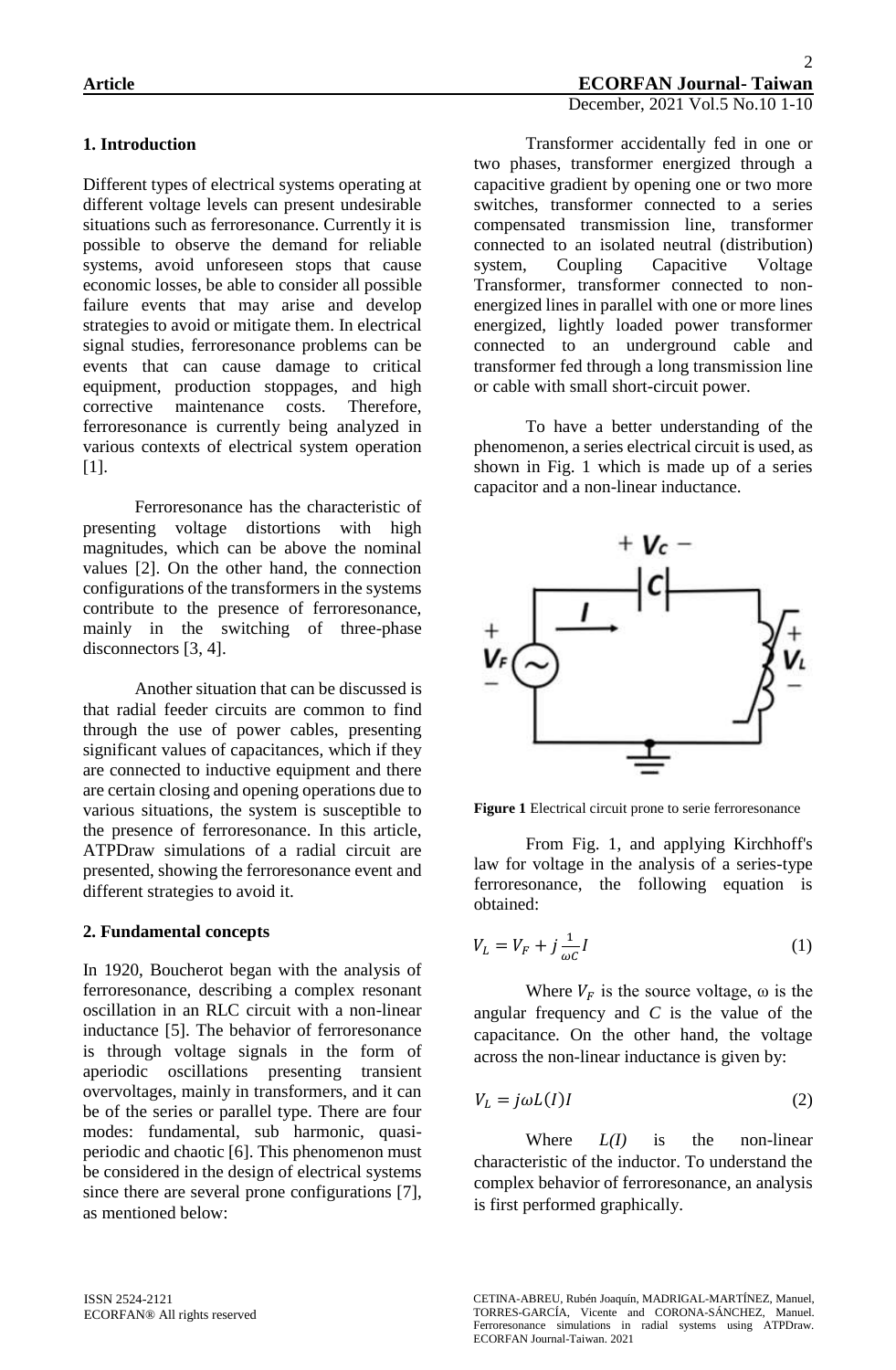In Fig. 2, the point P, which is the intersection of (1) and (2), is considered as an operating point, where the segment  $\overrightarrow{PQ}$ corresponds to the voltage across the capacitor  $V_c$  and the segment  $\overrightarrow{PB}$  to the voltage across the inductor  $V_L$ . It is important to mention that if only the source voltage is applied to the capacitor, then there is a large  $I_c$  current, and if only the source voltage is applied to the inductor, there will be a small current  $I_L$ .



**Figure 2** Graphs of voltage in the non-linear inductor.

If the parameters are considered to be fixed and only the value of the capacitance C or ω is varied, then it can be seen how the slope of the straight line intersects the curve, as shown in Fig. 3. The figure shows three points of intersection that can be interpreted as follows: two stable points 1 and 2 and one unstable 3. Point 2 corresponds to normal operation in the linear region, with excitation current and flux within design limits.

Point 1 corresponds to the ferroresonant condition, characterized by a saturated flow and a large excitation current, and point 3 is considered an unstable point. If the capacitance is small, a *z* point will appear, in this condition a sustained ferroresonance occurs, this is because the capacitance is very small.



**Figure 3** Presence of ferroresonance due to changes in capacitance

It can be seen that the main characteristic of a ferroresonant circuit is that it has at least two stable points, which produces a sudden increase in current or voltage from one stable operating point to another [8]. The end point of operation will depend on the initial conditions (residual flux, capacitance and value of the voltage source).

Another way that ferroresonance can occur is by varying the supply voltage levels of the source, this produces an upward movement in the linear equation (1) presenting current increases in points 1 and 2. However, at point 3 there is a decrease, this is considered an unstable point, which is not physically possible [9, 10], as shown in Fig. 4.



**Figure 4** Presence of ferroresonance due to changes in capacitance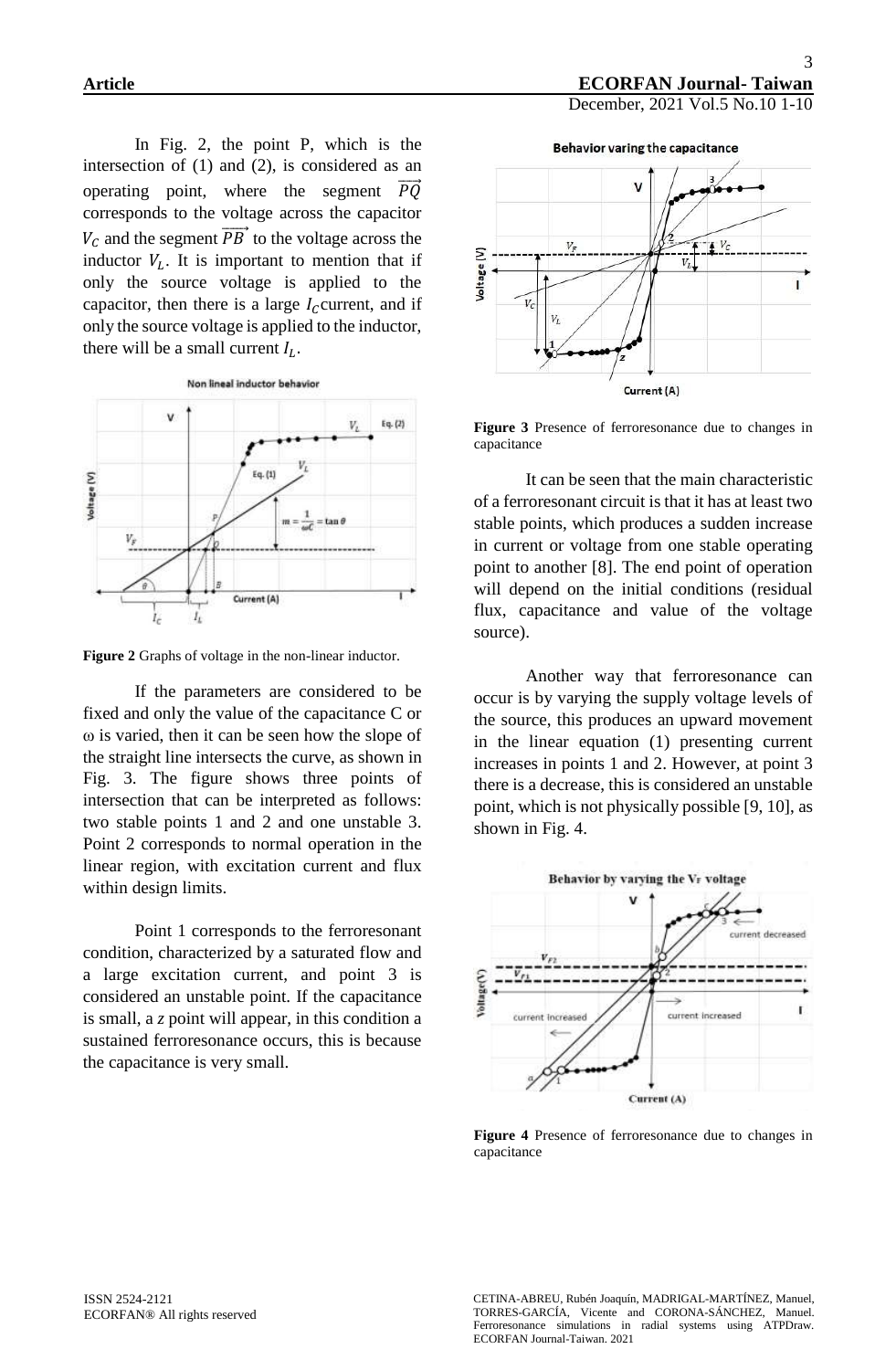### **3. Ferroresonances conditions**

In different radial systems of different operating contexts, a large number of non-linear inductances can be found, such as the saturation characteristics of power transformers, inductive voltage transformers, as well as capacitive effects, such as power cables underground, wind turbine harmonic filters, capacitor voltage transformers, reactive power compensation capacitors and circuit breakers with capacitive gradients. Therefore, scenarios susceptible to the phenomenon of ferroresonance may occur and consequently, reduce the reliability of the system [11, 12].

Table 1 shows some ferroresonance phenomena that have occurred in a three-phase system.

| Phenomenon                                                                 | <b>Cause of failure</b>                                                                                                                                                                   | <b>Effect of the</b>                            |
|----------------------------------------------------------------------------|-------------------------------------------------------------------------------------------------------------------------------------------------------------------------------------------|-------------------------------------------------|
|                                                                            | event                                                                                                                                                                                     | failure event                                   |
| power<br>transformers, feed<br>in<br>two<br>one<br><sub>or</sub><br>phases | Ferroresonance in Opening of one or Distorted<br>two<br>configuration of the heating<br>system, transformer windings of<br>connection delta- transformer,<br>wye, poles stuck in tripping | phases, overvoltages,<br>in<br>the<br>the<br>of |
|                                                                            | the power circuit protections and<br>breaker.                                                                                                                                             | explosions<br>of                                |
|                                                                            | Feeding the feeder<br>of the collecting<br>network in one or<br>two phases due to a<br>clogging in<br>the<br>feeder<br>circuit<br>breaker.                                                | equipment                                       |
|                                                                            | A pole stuck in the<br>circuit<br>power<br>breaker.                                                                                                                                       |                                                 |

**Table 1** Evento de ferroresonancia en un transformador [11]

Table 2 shows some ferroresonance phenomena that have occurred due to a singlephase fault.

| <b>Failure event</b>                    |                                | Cause of Effect of the<br>failure event failure event |
|-----------------------------------------|--------------------------------|-------------------------------------------------------|
| Ferroresonance due<br>to a single-phase | Wiring<br>problem in           | Voltage<br>distortions                                |
| fault on a 33 kV bus 1                  | the union of<br>the electrical |                                                       |
|                                         | system                         |                                                       |

**Table 2** Ferroresonance due to single phase fault [12]

A. Presence of capacitive values with nonlinear inductances.

Underground cables and long overhead transmission lines are very common to find in a main substation of some system. Long overhead transmission lines and underground cables have significant capacitance to ground. Also, some equipment such as double-feed induction generators (DFIGs) and transformers have nonlinear inductances.

B. Lightly loaded system components (power transformers or measuring instruments)

During low wind speeds, wind farms have a small power generation and the collector transformer is slightly loaded, such a condition can present resonance and ferroresonance conditions. Fig. 5 shows a typical radial system in wind farms where the phenomenon of ferroresonance can occur.



**Figure 5** Radial electrical system prone to ferroresonance.

A radial electrical system can be represented as an LC series circuit, which is exposed to the phenomenon of ferroresonance. Some of these possible circuits are shown in Fig. 6 and Fig. 7 [4, 8, 13].



**Figure 6** Presence of ferroresonance due to the opening of a phase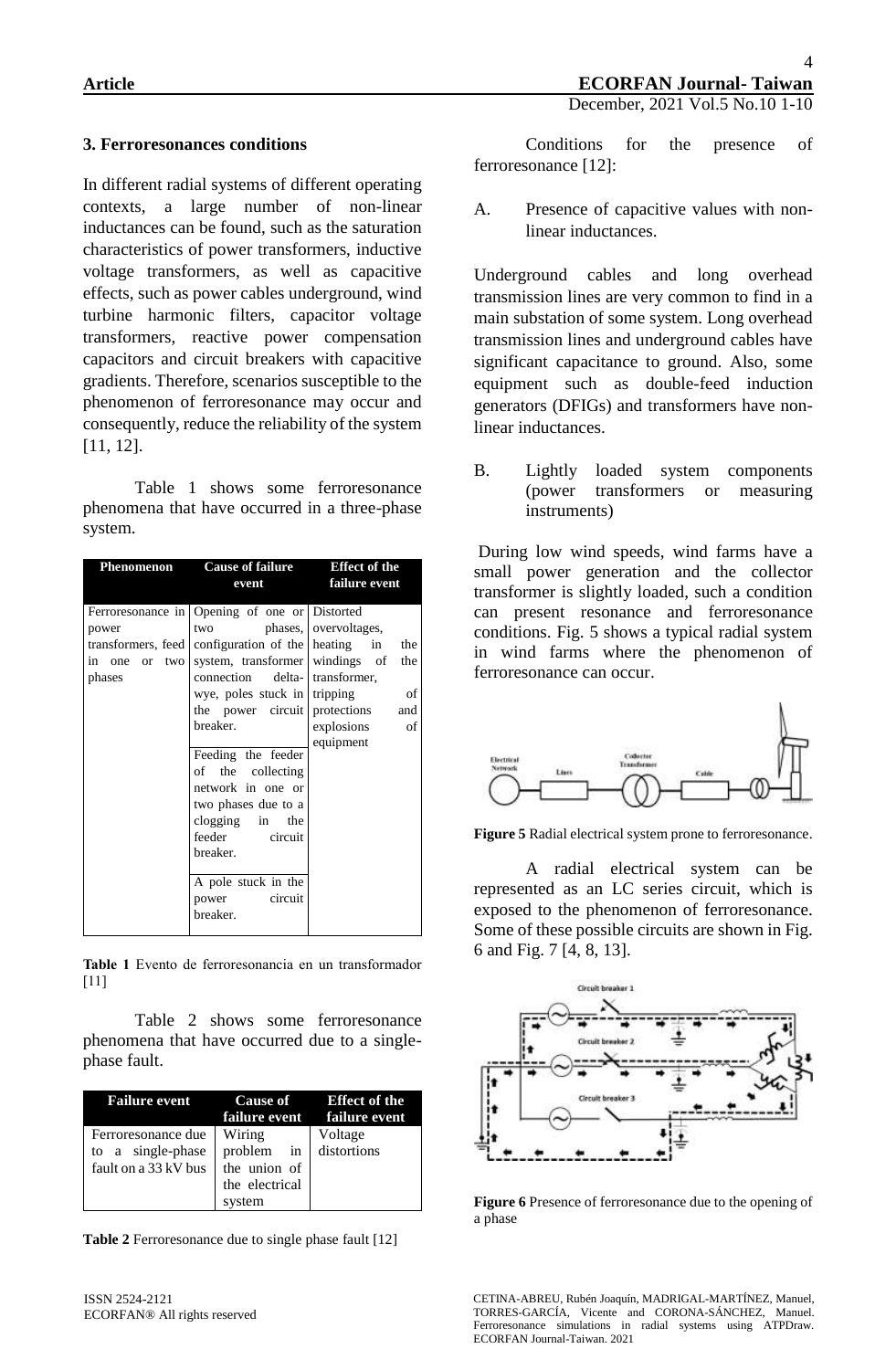

**Figure 7** Presence of ferroresonance due to the opening of two phases

Analyzing the configurations of figures 6 and 7, a type of ferroresonance can occur that causes a slow degradation of function [14, 15] or abrupt failures causing damage to critical equipment and components [16]. An event presented in a condition of degradation of the function of a critical equipment or component, such as premature aging and that is not considered, can result in unforeseen shutdowns of an electrical system.

### **4. Parameterization of cables in ATPDraw**

To simulate the phenomenon of ferroresonance, a reliable cable parameterization is important, in this sense, in the ATPDraw program, the mode for cables is available for parameterization and can be composed of up to three concentric cylindrical layers of insulationconductor pair : main conductor and main insulation; metal screen and screen insulation; metallic armor and external insulation. This cable structure is shown in Fig. 8:



**Figure 8** Parameters considered in cable simulation.

### **5. Lightning arrester for transformer protection**

One of the important elements for the protection of transient surges is the arrester. This element is a non-linear resistor, which works as a function of voltage. For normal voltage values, this element has a very high resistance and therefore acts as an open circuit.

For high voltage values, the resistance decreases appreciably and therefore the element acts as ground leakage currents with a low voltage drop. The surge arrester model used in the present simulation is of the zinc oxide type. It is a non-linear resistor with a zinc oxide metal varistor (MOV). An important parameter that is considered in this item is the maximum continuous operating voltage (MCOV), which is the maximum voltage value that can be applied to the unit in continuous operation.

#### **6. Ferroresonance simulation in ATPDraw**

The transformers coupled to different systems can be connected in delta, such connection can present a ferroresonance, as shown in Figs. 6 and 7. For a better understanding of the phenomenon of ferroresonance, simulations are presented in ATPDraw, showing different behaviors in different cases. The electrical system analyzed is shown in Fig. 9. For the simulations carried out, a lightly loaded feeder is considered. For the simulation in ATPDraw, the sampling data are:  $\Delta T = 4 \times 10^{-5}$  *s* and  $T_{max} = 1$  *s*.



**Figure 9** Electrical system analyzed

The power supply voltage is 23 kV at a frequency of 60 Hz, a phase angle of  $0^{\circ}$  and a grounded system for underground cables. The zero and positive sequence Thevenin equivalent impedance is *Z<sup>0</sup> = 1.13129 + j3.37648 Ω* y *Z<sup>+</sup> = 0.243 + j2.62445 Ω*, respectively. The model used to carry out the simulations of the arresters is a non-linear resistance that has the characteristic saturation curve shown in Table 3.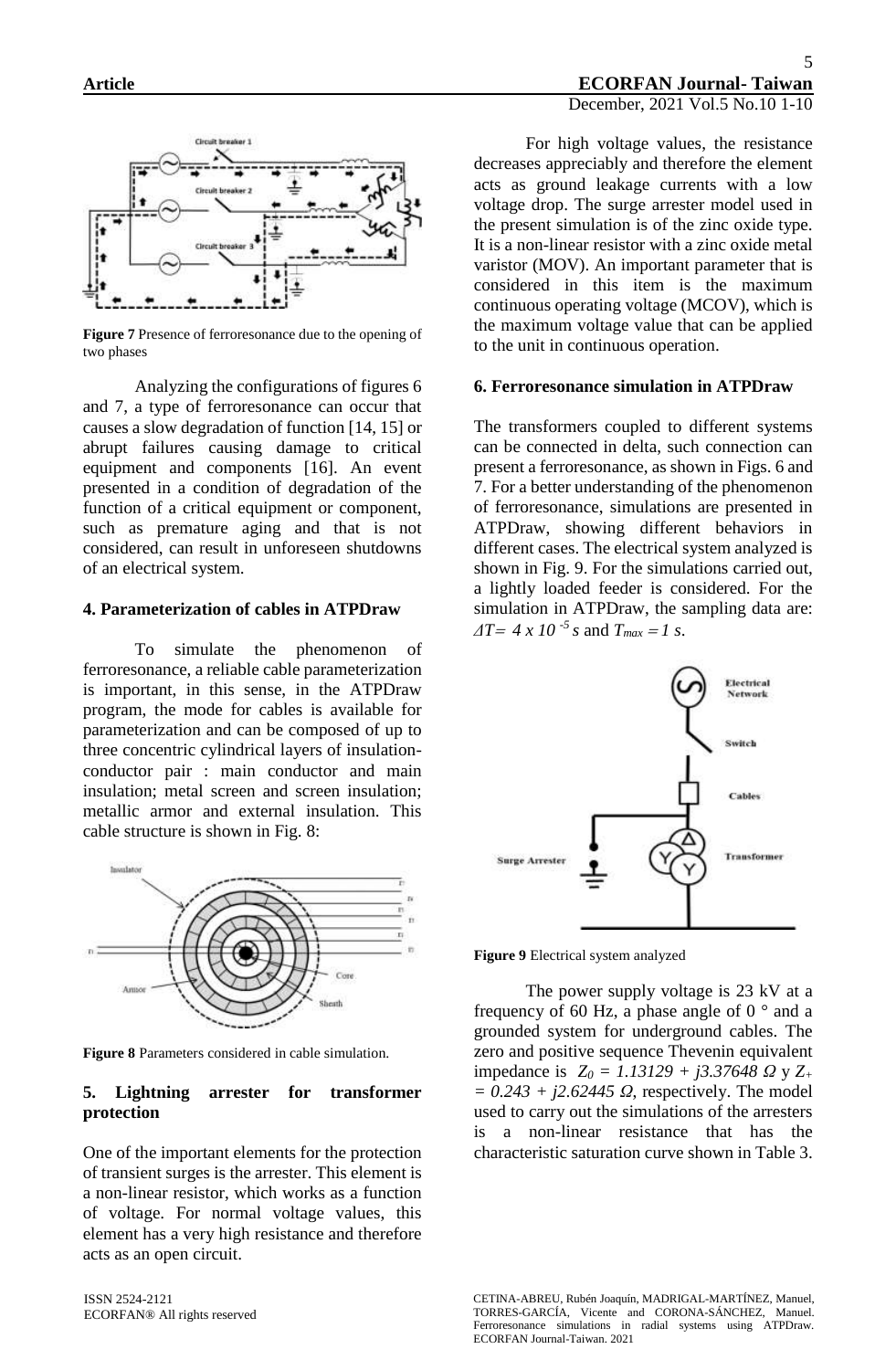| Voltage(V) | Current $\overline{A}$ |
|------------|------------------------|
| 26.8333333 | 0.001                  |
| 38.3333333 | 0.01                   |
| 39.8666667 | 0.1                    |
| 41.4       |                        |
| 44.4666667 | 10                     |
| 46         | 100                    |
| 50.5784375 | 1000                   |
| 59.8       | 10000                  |

**Table 3** Characteristic of the 23 kV arrester saturation curve

The underground cables in ATPDraw were modeled with a continuous neutral conductor grounded to earth, resistance to earth is also considered, Fig. 10 shows the cable model with 7 terminals and 4 cables. For the simulation of the passive branch of the circuit, the Pi model circuit is used.



**Figure 10** Cable configuration

The characteristics of the 23 kV cables used in the simulation are shown in Table 4.

| <b>Abbreviation</b> | Core     | <b>Sheath</b> |
|---------------------|----------|---------------|
| Rad in $(m)$        |          | 0.02295       |
| Rad out (m)         | 0.01335  | 0.023593      |
| $\rho(\Omega^*m)$   | 1.85E-08 | 2.02E-07      |
|                     |          |               |
| $\mu$ (ins)         |          |               |
| $eps-ins)$          | 3.8436   |               |

**Table 4** Characteristic of 23 kV cables

For the shielding and the continuous neutral conductor grounded to earth, a resistance of  $1x10^{-5}$   $\Omega$  is considered. Its characteristics are shown in Table 5.

| <b>Abbreviation</b> | Core     |
|---------------------|----------|
| Rad in (m)          |          |
| Rad out (m)         | 0.00764  |
| $\rho(\Omega^*m)$   | 2.55E-08 |
| μ                   |          |
| $\mu$ (ins)         |          |
| $\epsilon$ (ins)    | 2.35     |

**Table 5** Characteristic of Earth Continuity Conductor

ISSN 2524-2121 ECORFAN® All rights reserved

The geometric location used for the simulation is shown in Table 6.

| Cables $x(m)$ |          | y(m)      |
|---------------|----------|-----------|
| a             | 0.028    | -1.5485   |
| h             | $-0.028$ | $-1.5485$ |
| с             | 0        | -15       |
| ECC           | 0.0389   | $-1.5109$ |

**Table 6** Geometry used for conductors

A resistance of 2 Ohms is considered due to the resistivity of the soil. For the selection of the transformer, the SATTRAFO model in ATPDraw was chosen, with three windings, which considers the values of the saturation curve, the steady-state magnetic flux, the magnetizing resistance and a magnetizing current. The parameters used for the saturation curve are shown in Table 7.

| Current $(A)$ | <b>Fluxlinked (Wb-T)</b> |
|---------------|--------------------------|
| 0.01689289    | 14.8532                  |
| 0.05067868    | 30.849                   |
| 0.1689289     | 49.5107                  |
| 0.5067868     | 59.8563                  |
| 1.689289      | 64.5792                  |
| 5.067868      | 66.0687                  |

**Table 7** Saturation Curve

The transformer parameters are shown in Table 8.

| <b>Abbreviation</b> | Prim. | Sec.      | Tert.   |
|---------------------|-------|-----------|---------|
| Voltage (V)         | 23000 | 220       | 23000   |
| $R(\Omega)$         | 1.672 | 0.0001549 | 15.66   |
| $XL(\Omega)$        | 26.08 | 0.002415  | 58.28   |
| Coupling            | Delta | Wye       | Wye     |
| Phase shift         | 30    |           | 30      |
| IO(A)               |       |           | 0.1332  |
| $Rm(\Omega)$        |       |           | 1306000 |
| $(Wb-T)$            |       |           | 49.5107 |

**Table 8** Transformer characteristics

Delta connections are considered on the primary side and star on the secondary and tertiary side.

### **A. Ferroresonance due to sequential closing of switches**

The system of Fig. 9 was used, the closing times for the switches are:  $t = 0$  s,  $t = 0.205$  s y  $t =$ *0.411 s*. The corresponding cable length is 1400 m.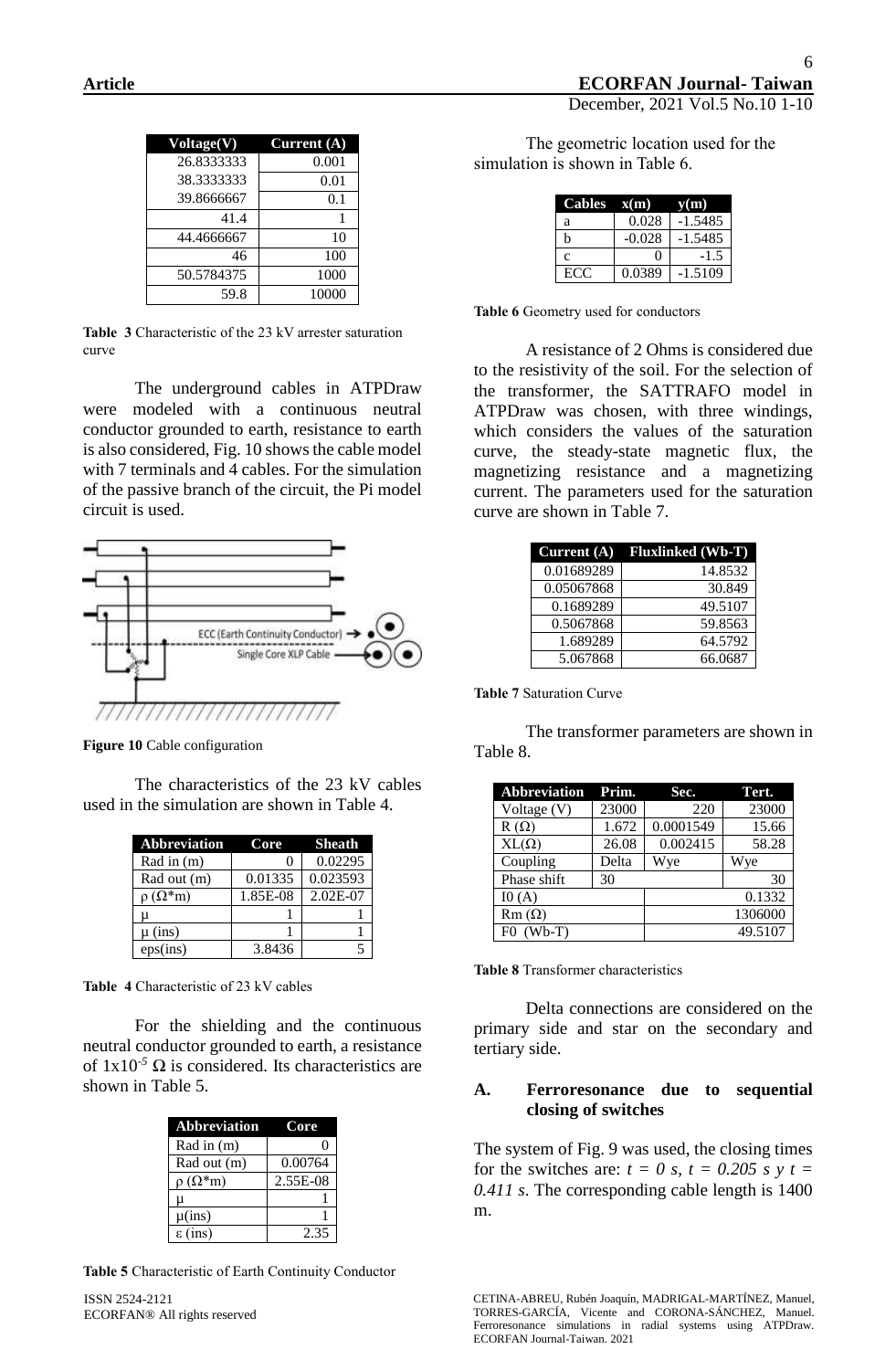Initially, only the closure of a single switch corresponding to phase A is considered, where the results with and without arresters are shown in Figs. 11 and 12.



**Figure 11** Presence of ferroresonance when only the switch A is closed with surge arrester



**Figure 12** Presence of ferroresonance when only the switch A is closed, without surge arrester

In Figs. 11 and 12, it is possible to observe the ferroresonant voltage induced in phases B and C. In this condition, it is also shown that the system with arrester has smaller distorted voltage signal magnitudes.

For the following scenario analyzed, the disconnectors corresponding to phases A and B are closed, disconnector A closes at en *t = 0 s* and disconnector B at  $t = 0.205$  s, while the disconnector corresponding to phase C is open.

In this condition, the presence of inductive ferroresonance can be observed in phase B prior to the closing of the respective switch, as well as the sustained ferroresonance for phase C, as shown in Fig. 13 and 14.



**Figure 13** Presence of ferroresonance when switches A and B are closed, with surge arrester



**Figura 14** Presence of ferroresonance when switches A and B are closed, without surge arrester

For this other condition, the switches are closed consecutively. The switch corresponding to phase A closes at  $t = 0$  s, the switch corresponding to phase B closes at *t = 0.205 s* and the switch corresponding to phase C closes at  $t = 0.411$  s. In Fig. 15 and 16, it can be seen that there is only induced ferroresonance in phases B and C before closing their respective switches.



**Figure 15** Presence of ferroresonance when switches A, B and C are closed, with surge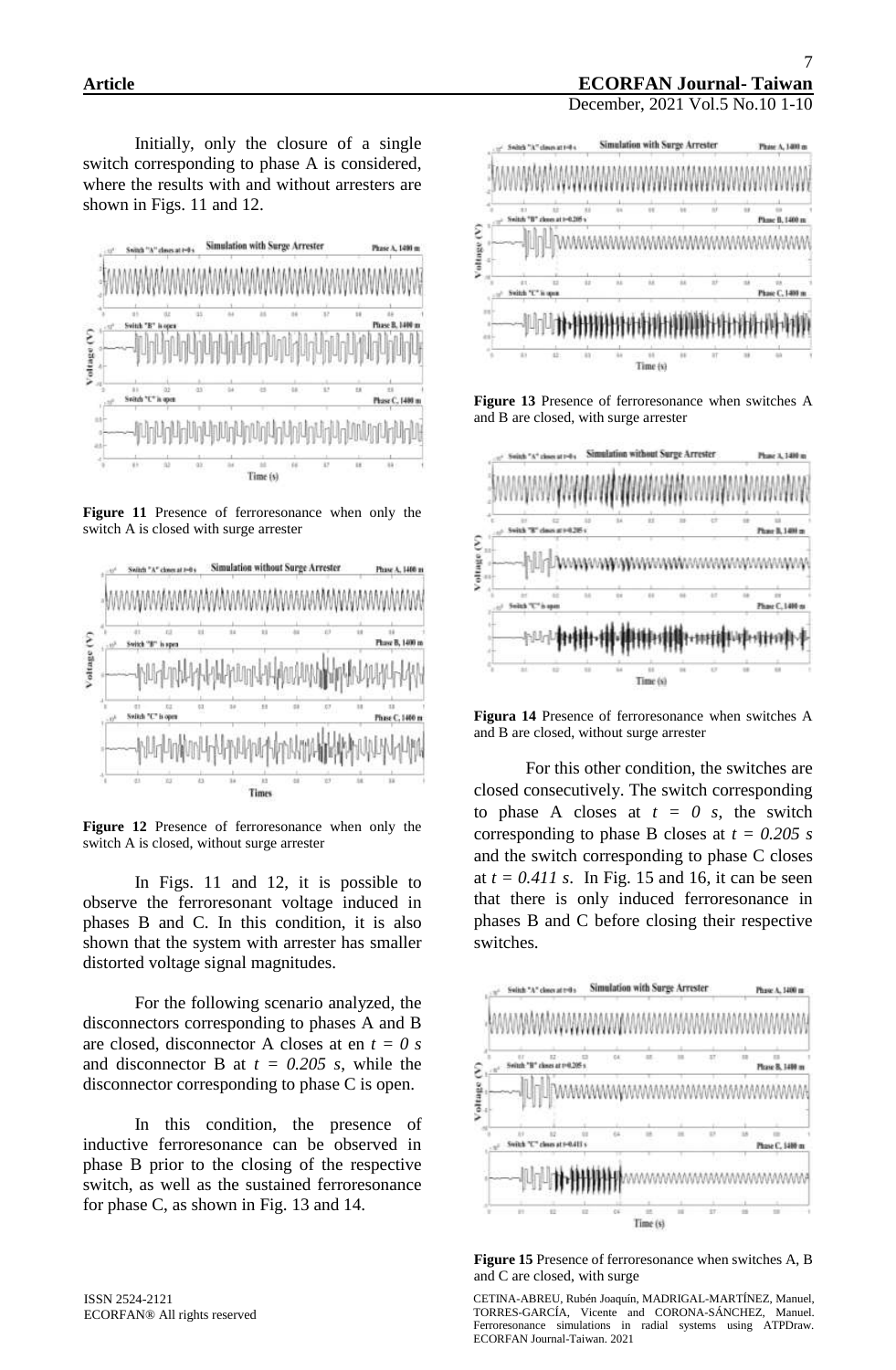

**Figure 16** Presence of ferroresonance when switches A, B and C are closed, without surge arrester

### **B. Switch relocation to mitigate ferroresonance**

If the switches are now relocated closer to the transformer, as shown in Fig. 17, then it can be seen that the ferroresonance is mitigated, this is because the capacitive effect of the cables is eliminated. It is mentioned that for a better appreciation of this condition in the simulation, the insertion of the arresters was not considered.



**Figure 17** Electrical system with switches near to transformer

The closing times for the switches in this condition are: for the switch corresponding to phase A closes at  $t = 0$  s, the switch corresponding to phase B closes at *t = 0.205 s* and the switch corresponding to phase C closes at  $t = 0.411$  s. The behavior in the voltage signals is shown in Fig. 18 observing that the distortions of the voltage signals have been mitigated.





**Figure 18** Ferroresonance mitigated due to change of switch location.

### **C. Change delta to star connection on transformer**

Another way to mitigate ferroresonance for this electrical system is to change the transformer connection, that is, from delta connection to star connection, thus eliminating the LC path. The simulations are shown in Fig. 19. The closing times for the switches are the same as in the previous cases.



**Figure 19** Behavior of voltage signals with star connection in the transformer

#### **D. Mitigation of ferroresonance due to switch closure**

Close all three switches at the same time. In this situation, induced ferroresonance is not allowed, as shown in Fig. 20.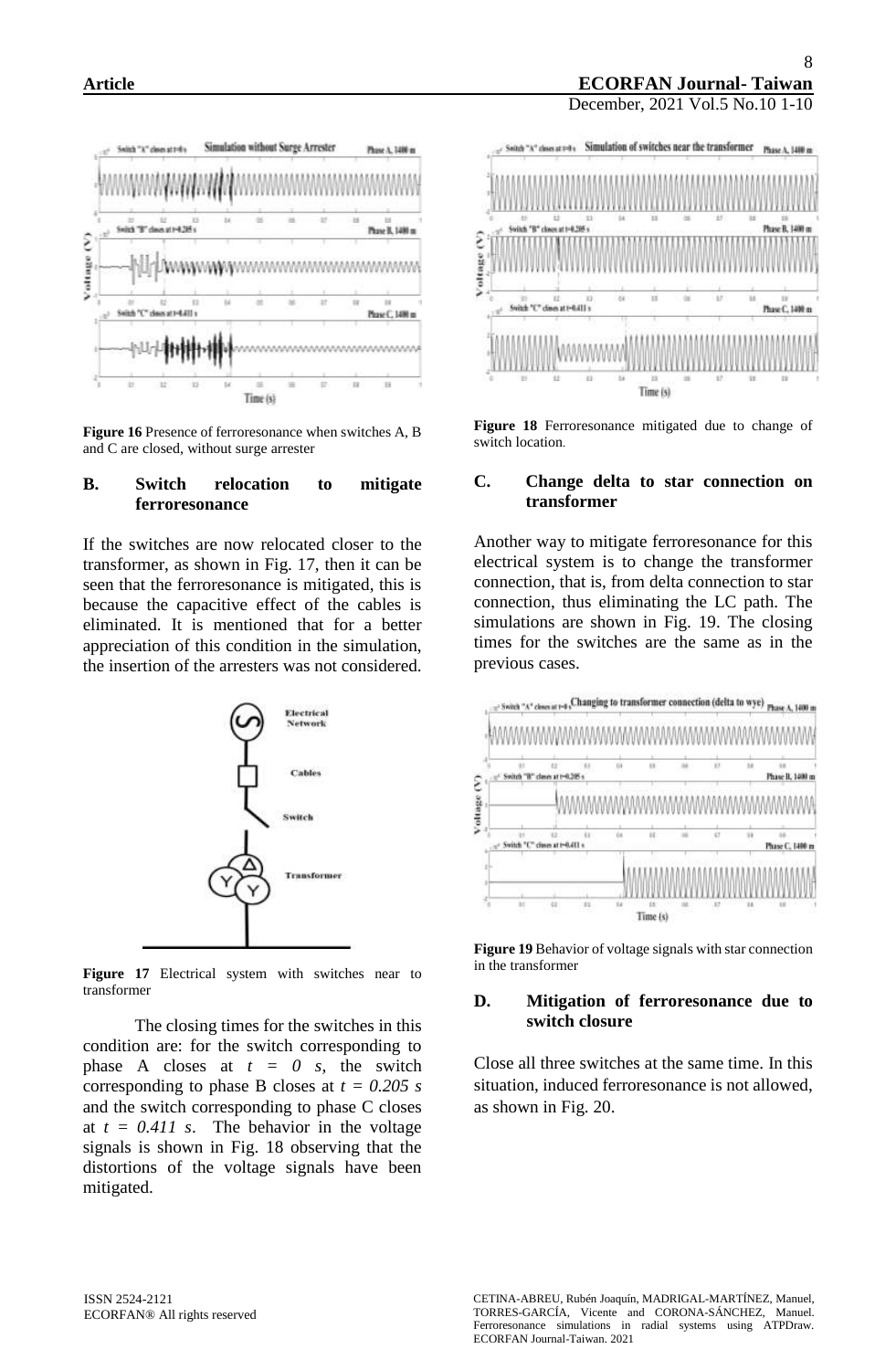

**Figure 20** Behavior when closing the A, B and C switches closed at the same time.

## **7. Conclusions**

The presence of ferroresonance in wind farms in a non-significant way, causes premature aging, reducing the life cycle of critical equipment such as the transformer, and can cause deficient maintenance programs and high costs for plant shutdowns. Simulations of the phenomenon of ferroresonance in underground cables corresponding to a wind farm show that the lightning rod in the electrical system reduces the impact on the magnitude of ferroresonances. The simulations carried out to mitigate the ferroresonance event show that there is a variety of possible solutions in the analyzed radial configuration, showing the importance of being considered in the designs of the electrical installations of wind farms. An area of opportunity is the economic evaluation of electrical designs in wind farms considering the reliability impacts due to the presence of ferroresonance, considering the calculation of the failure rate due to this phenomenon in critical equipment.

### **8. Acknowledgment**

The authors thank the Universidad Tecnológica de Campeche specifically, the CIACIP, the Universidad Nacional Autónoma de México, the Instituto Tecnológico de Morelia and the Universidad Autónoma de Ciudad de México for having allowed the development of this publication together.

- [1] E. A. Badran, M. E., M. Rizk, M.H, "Investigation of Ferroresonance in Offshore Wind Farms", *Journal of American Science,* 2011.
- [2] F. Bem Amar, R. Dhifaoui, "Study of the periodic ferroresonance in the electrical power networks by bifurcation diagrams", *Electrical Power and Energy Systems Research*, Volume 33 Issue 1, Pages 61-85, January 2011.
- [3] V. Preciado, M. Madrigal, E. Muljadi, V. Gevorgian, "Harmonics in Wind Power Plants", IEEE Power and Energy Society General Meeting, Denver, Colorado, 2015.
- [4] R. Cetina, M. Madrigal, V. Torres, "Simulation of Ferroresonances in Transformers using ATP (Alternative Transient Program)," IEEE International Autumn Meeting on Power, Electronics and Computing (ROPEC). Ixtapa, México, 2018.
- [5] P. Boucherot, "Existence de Deux Regimes en ferroresonance," R.G.E., pp. 827-828, Dec. 1920 (in French).
- [6] P. Ferraci, *Ferroresonance,* Cahier Technique no 190, Groupe Schneider, 1998.
- [7] Jacobson DAN, "Examples of Ferroresonance in high voltage power system." IEEE working group under T&D general systems subcommittee, Prof. Bruce Mork, Chairman, Practical aspects of ferroresonance, 2003.
- [8] R. Pérez, R. Rodríguez, A. Aguila, "Analysis and Simulation of Ferroresonance in Power Transformer using Simulink", *IEEE Latin America Transactions*, Vol. 16, No. 2, Feb. 2018, Pag. 460-466.
- [9] Greenwood, *Electrical Transients in Power System*, 2nd ed. J Wiley & Sons, Inc. 1991, pp 116-122.
- [10]J. R. Martí, A. C. Soudack, "Ferroresonance in power system: Fundamental solution", *IEE Proceedings C - Generation, Transmission and Distribution* (Volume: 138, Issue: 4, July 1991.